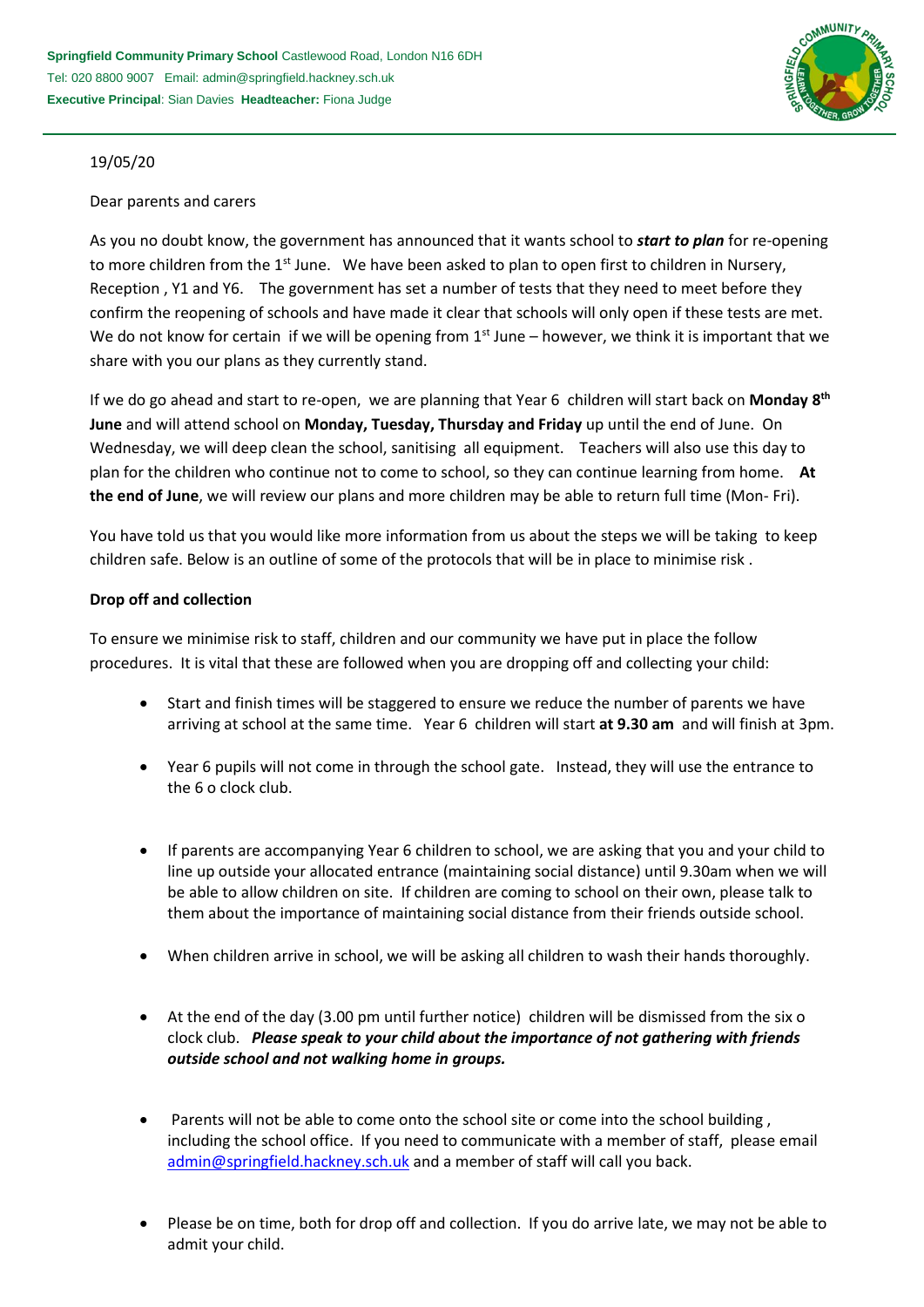- We are asking that you do not bring bicycles or scooters to school. We are not able to keep them in school.
- We are encouraging children to walk to school and avoid public transport.

# **The school day**

The school day will be different. It certainly will not be like school days before 'lock down'. However, we will do everything we possibly can, to ensure children are safe, happy and learning

 We are taking the following steps, as laid out in guidance by the Department of Education, to **minimise** the risk to your child and to our staff:

- We will keep children in smaller groups or 'bubbles' these ' bubbles' will have a maximum of fifteen children. Each 'bubble' will stay together throughout the day. Children will not be able to mix 'across bubbles' or play with children in a different 'bubble'.
- Children in Year 6 will sit at their own table and have their own equipment. There will be strict rules in place about movement within the classroom and around the school.
- Children in the same class may end up in different 'bubbles' and may not necessarily have their own teacher .
- Children will not be able to mix with different 'bubbles'. That may mean that they might not be able to play with their friends or have lunch with them.
- Every morning, we will start the day by reminding children about how to maintain good hygiene practices , the importance of washing hands thoroughly and what to do if they need to sneeze or cough.
- We will ensure that there are stringent handwashing and respiratory hygiene procedures in place. Children will wash their hands with soap and water at regular intervals throughout the day, supervised by an adult.
- We will constantly remind children what to do if they sneeze or cough and ensure there is always a supply of tissues nearby.
- We will wash as much equipment as we feasibly can at the end of each day and ensure the building is thoroughly cleaned
- At regular points through out the day, we will thoroughly clean 'contact points', eg tables, door handles, toilet seats and taps

### **We are asking you**:

- not to send your child to school if they have a temperature or appear unwell. This is absolutely vital.
- not to send you child into school with bags or equipment from home. The only item children can bring from home is a packed lunch (if they are not eating school dinner). We ask that you put their lunch into a plastic lunchbox which we will sanitise in school.
- to either wash your child's clothes at home each evening or send them to school wearing a new set of clothes each day. To support you with this, we are not asking children to wear school uniform for the remainder of the Summer term. Please send your child to school wearing comfortable, easy to wash clothes. Teeshirts and legging/tracksuits are perfect. *Open toe sandals, flip flops or crocs are not allowed for health and safety reasons.*
- to send your child to school with a water bottle which has their name on it. We will ask children to keep this in school and refill it daily. We would also like your child if possible to bring in their own small bottle of hand sanitiser which they can keep at their table.